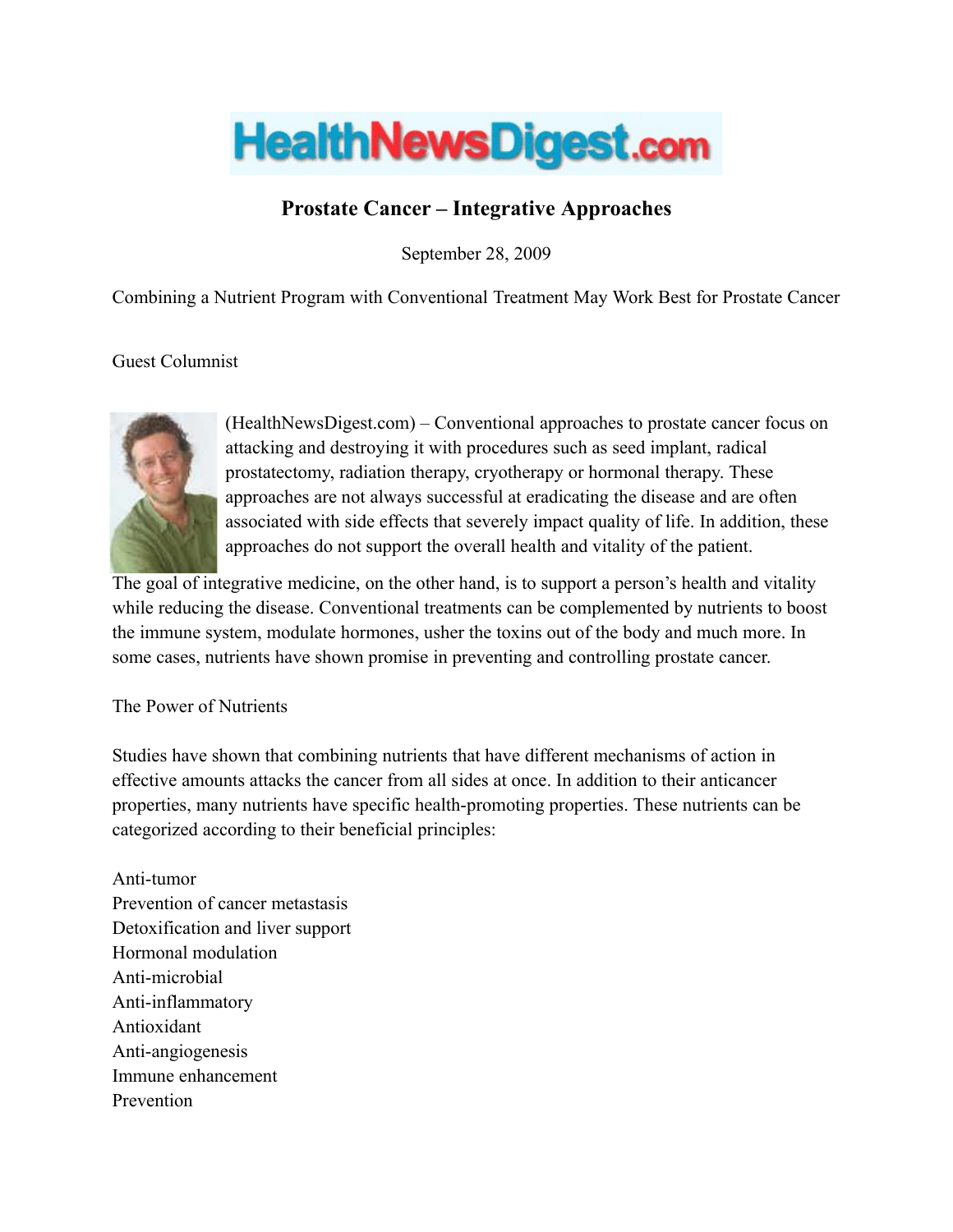By selecting nutrients which have multiple mechanisms of action, we create a program which simultaneously impacts the cancer cells from a number of angles and supports the patient's immune response, creating an beneficial additive effect.

One nutrient with multiple beneficial properties is Modified Citrus Pectin (MCP). For this reason, it is one of the foundational supplements we incorporate for treatment of prostate cancer at our clinic. Research both in vitro and in vivo has shown that a specific Modified Citrus Pectin product (PectaSol-C® MCP) administered in dosages of 5 grams three times daily following prostatectomy, radiation or cryosurgery can increase the rate of prostate specific antigen (PSA) doubling in men with prostate cancer, slowing disease progression.

Earlier research at Wayne State University demonstrated that MCP, when given orally, had an inhibitory effect on carbohydrate-mediated tumor growth, angiogenesis and metastasis in vivo, and showed a dose-dependent inhibition of tumor angiogenesis on breast and colon cancer cell cultures using human umbilical vein endothelial cells in vitro.

All human studies to date have administered this MCP at dosages of 5 grams three times daily on an empty stomach, the recommended dose we use for active cancers. Before performing a biopsy, this dosage is used one week prior to the procedure and two weeks after. For cancer prevention we recommend 5 grams of MCP on a daily basis.

Another cornerstone nutrient we incorporate into prostate treatments is the use of medicinal mushrooms. Extensive research has shown that specific mushrooms have anticancer effects, immunomodulatory properties and support healthy digestive function. A unique formula I developed is MycoPhyto Complex®. It consists of six varieties of medicinal mushrooms grown on cancer–fighting, immune-enhancing herbs.

Potential Toxic Exposures and Body Burden:

In the initial interview, careful analysis of a patient's history and laboratory tests helps evaluate their potential toxicities. Addressing toxicity is a fundamental part of an effective approach to treatment of cancer, and can be done with MCP, which has significant heavy metal chelating effects without the harsh side effects of traditional synthetic chelators.

I recently published a Five Case Study report, which describes a significant toxic burden in a patient with unusually aggressive prostate cancer. This 59-year old with a suspected history of metal toxicity had a highly-elevated lead level in his body. He began a combined treatment regimen using hormonal therapy, intravenous and oral nutrient treatments, including Modified Citrus Pectin combined with alginates (PectaSol® Chelation ComplexTM at 3 capsules twice daily on an empty stomach). After three months, his lead level decreased by 49 percent, with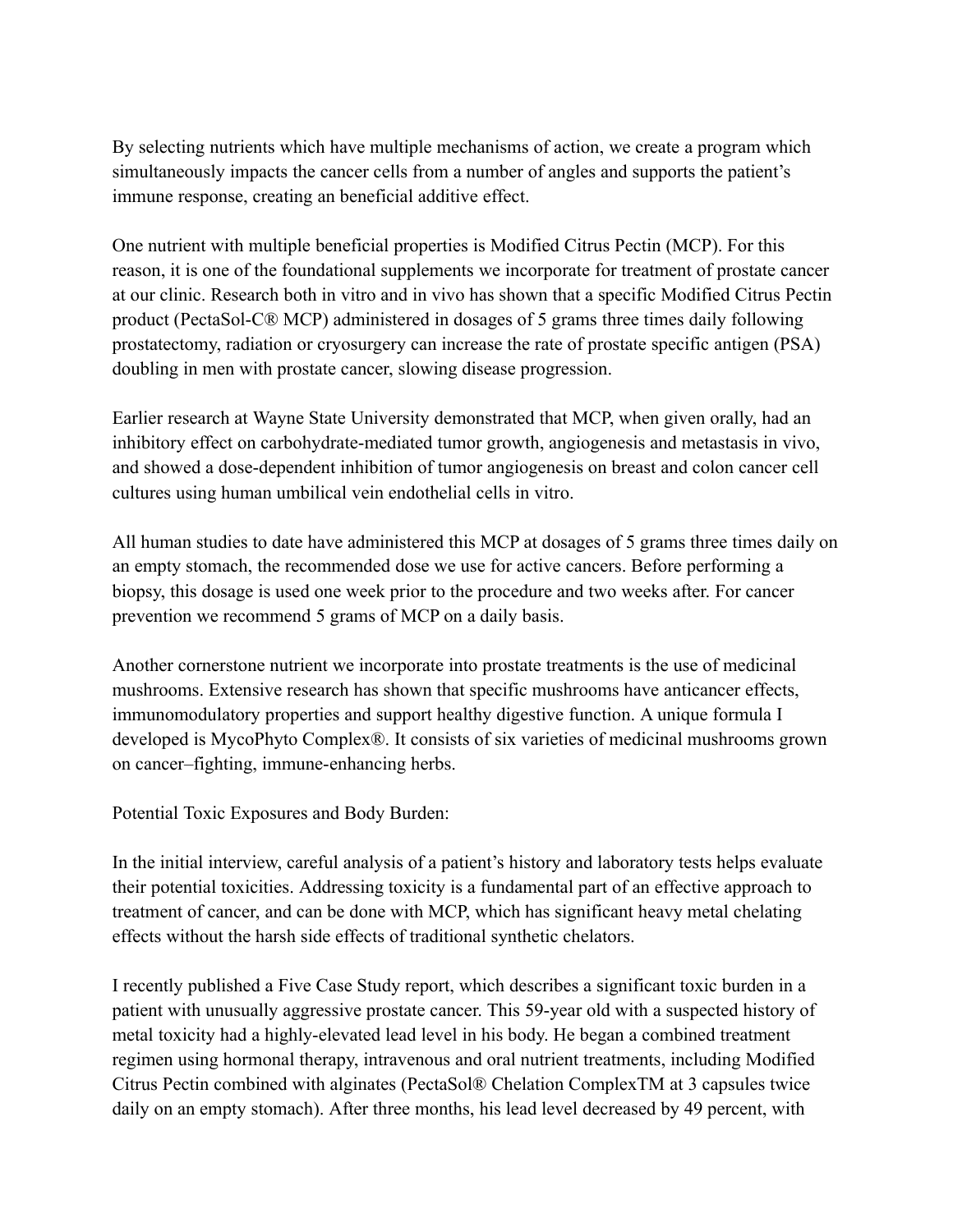excellent response to hormone therapy and a resolution of his bone metastasis. This represents remarkable success for a patient with aggressive disease.

Combining Selected Nutrients:

There are a number of other nutrients that have extensive research demonstrating value in an integrative approach to treating prostate cancer. We tailor each patient's program to work with their use of conventional therapy approaches. Prior to a surgical intervention, the goal is to shrink the prostate, lower tumor volume, reduce inflammation and protect tissue integrity.

To this end, we select from:

Hormone modulators can induce unique responses including growth inhibition, apoptosis and antiangiogenic activities in multiple prostate cancer cell lines. For example, the indole-3 carbinol's (I3C) active metabolite diindolylmethane (DIM), a phytochemical derivative from cruciferous vegetables, has been associated with the anticancer activities of vegetable consumption.

- Mineral supplements such as zinc inhibit the growth of lung and prostate cancer cells grown in xenograft mice models.
- The herbal saw palmetto with its liposterolic component has been shown to significantly reduce the concentration of 5alpha-dihydrotestosterone (DHT) in the prostate, resulting in a significant increase in apoptosis and decrease in pathological tumor grade and frank tumor incidence.
- Quercetin has an antioxidant and anti-inflammatory function, and prevents cancer. Quercitin inhibits the growth of certain malignant cells in vitro.
- Prospective and retrospective epidemiological studies indicating an inverse relationship between lycopene intake and prostate cancer risk have been supported by in vitro and in vivo experiments showing that oral lycopene is bioavailable, accumulates in prostate tissue and is localized to the nucleus of prostate epithelial cells. In addition to antioxidant activity, in vitro experiments indicate that lycopene can induce apoptosis and antiproliferation in cancer cells, anti-metastatic activity and the upregulation of the antioxidant response element leading to the synthesis of cytoprotective enzymes.
- Preclinical data have shown that curcumin, the major active constituent of the dietary spice turmeric, can both inhibit the formation of tumors in animal models of carcinogenesis and act on a variety of molecular targets involved in cancer development. Due to the poor water solubility of curcumin, a more bioenhanced preparation of this extract is recommended for best absorption into the body.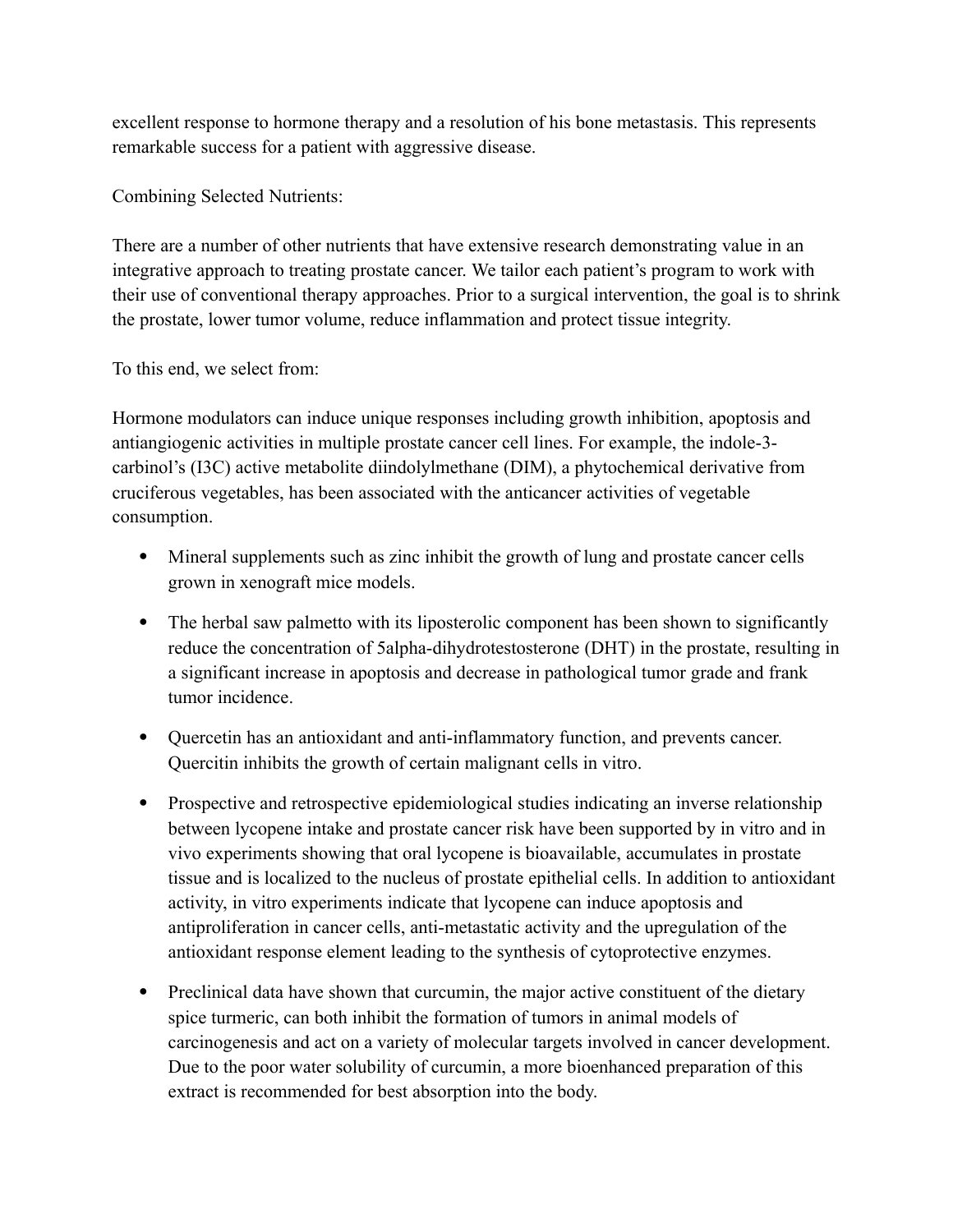- Another example in the selective use of supplements in an integrative approach is the use of vitamin D. Because of its mechanism as a differentiating agent, it should not be used during radiation. However, its use would be highly indicated if this conventional treatment were not being utilized. Baseline 25 OH vitamin D levels should be obtained and monitored during vitamin D therapy.
- Combinations of the above compounds into single or a few formulations increases their effect and facilitates patient compliance.

## Patient Care

When evaluating prostate cancer patients, another important consideration is how well they take care of themselves and how motivated they are to take an active role in their health. This helps to devise a realistic program for them and gives us an idea of their motivation to comply with a meaningful regimen of supplements and other therapies. In patient-driven medicine, the reality of the patient's situation determines the treatment plan, rather than a practitioner-imposed plan that may be unrealistic for the particular individual.

Combining a number of beneficial therapeutic principles and modalities, such as the use of intravenous therapies, detoxification regimens, trigger point injections, acupuncture, dietary modification and counseling, in addition to a targeted supplement regimen, can enhance and support various conventional therapies.

The use of natural, safe compounds (with no side effects), which improve not only prostate health but the health and balance of many organs and systems, will be of benefit to every patient. This type of therapy may delay the need for invasive approaches in some men, augment a watchful waiting approach for others and reduce side effects for those choosing to undergo conventional treatments.

The basis of our approach is providing the body, mind and spirit with nourishment. Each program is continually adjusted in the process of integrating with other treatment modalities. We provide respectful, informed guidance to the individual as they navigate an integrative approach to their health situation.

## About the Author

Dr. Isaac Eliaz is a medical doctor and licensed acupuncturist with extensive training in complementary modalities. For the past 20 years, his medical practice has centered on the integrative treatment of cancer. He has been involved in numerous research studies investigating the effects of nutritional supplements on cancer and has been granted two patents on his discoveries. He founded the Amitabha Medical Clinic and Healing Center in the San Francisco Bay Area. For more information about integrative approaches to chronic illness, please visit [www.dreliaz.org,](file:///__PROJECTS/__ANDREWCHEW_PROJECTS/LANDIS/FROM_DAVID/CONTENT_2009-9-28/www.dreliaz.org) or for a free downloadable report by Dr. Eliaz on prostate cancer go to [Beat](http://www.dreliaz.org/research/health_report_pages/prostate_cancer_report/) Prostate Cancer with [Nature's](http://www.dreliaz.org/research/health_report_pages/prostate_cancer_report/) Help.